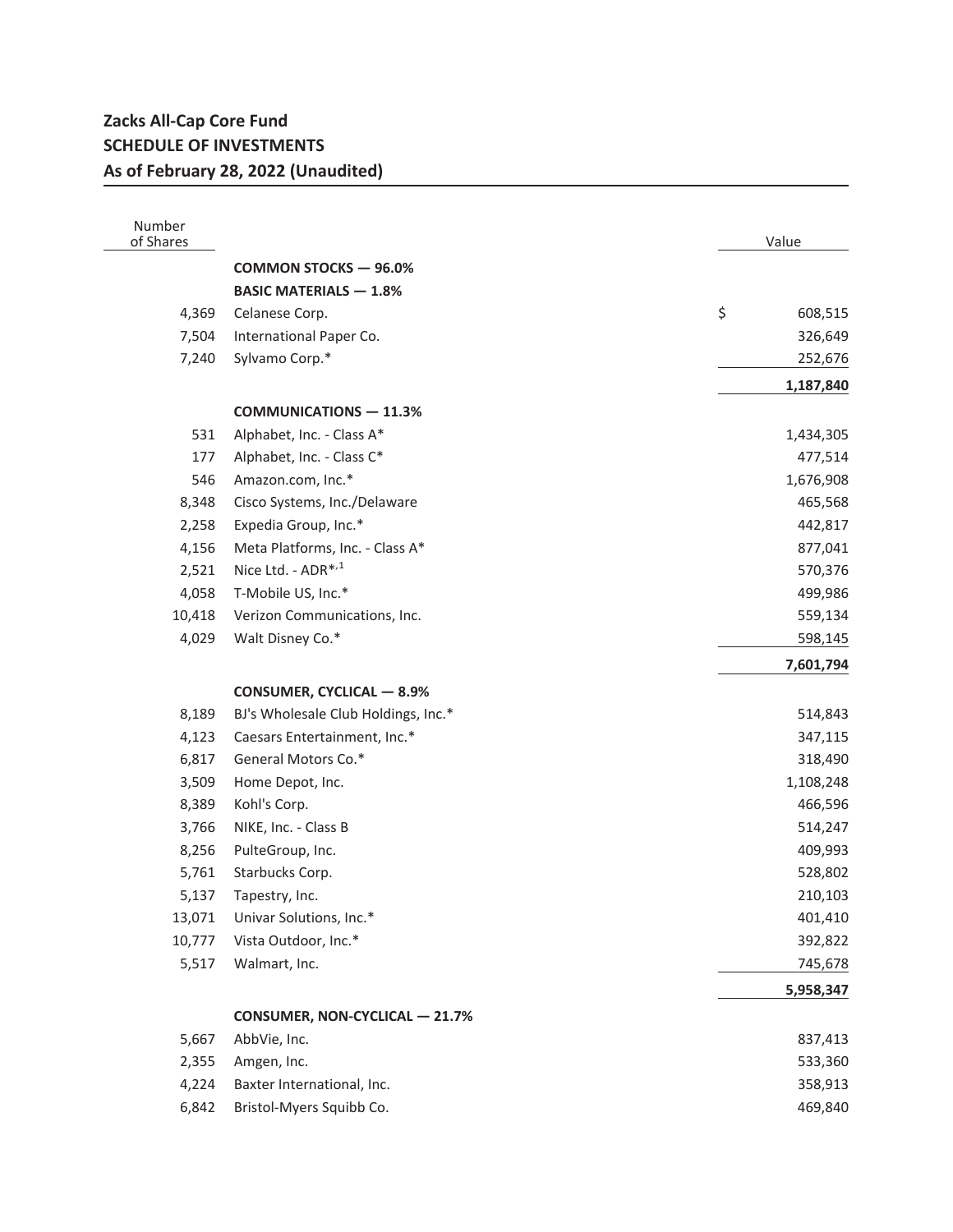## **Zacks All-Cap Core Fund SCHEDULE OF INVESTMENTS - Continued As of February 28, 2022 (Unaudited)**

| Number<br>of Shares |                                           | Value         |
|---------------------|-------------------------------------------|---------------|
|                     | <b>COMMON STOCKS (Continued)</b>          |               |
|                     | <b>CONSUMER, NON-CYCLICAL (Continued)</b> |               |
| 1,337               | Cintas Corp.                              | \$<br>501,803 |
| 5,966               | Colgate-Palmolive Co.                     | 459,084       |
| 7,767               | CVS Health Corp.                          | 805,050       |
| 2,949               | Danaher Corp.                             | 809,235       |
| 4,418               | Edwards Lifesciences Corp.*               | 496,451       |
| 1,617               | Eli Lilly & Co.                           | 404,169       |
| 3,864               | Hershey Co.                               | 781,533       |
| 4,779               | Johnson & Johnson                         | 786,480       |
| 1,937               | Laboratory Corp. of America Holdings*     | 525,431       |
| 1,372               | Molina Healthcare, Inc.*                  | 421,026       |
| 1,585               | Moody's Corp.                             | 510,418       |
| 10,681              | Organon & Co.                             | 398,722       |
| 5,606               | PepsiCo, Inc.                             | 917,926       |
| 4,747               | Pfizer, Inc.                              | 222,824       |
| 8,825               | Procter & Gamble Co.                      | 1,375,729     |
| 1,635               | Stryker Corp.                             | 430,577       |
| 5,570               | Sysco Corp.                               | 485,147       |
| 1,024               | Thermo Fisher Scientific, Inc.            | 557,056       |
| 2,704               | UnitedHealth Group, Inc.                  | 1,286,752     |
| 5,550               | Vir Biotechnology, Inc.*                  | 139,804       |
|                     |                                           | 14,514,743    |
|                     | $ENERGY - 5.4%$                           |               |
| 7,740               | Chevron Corp.                             | 1,114,560     |
| 11,133              | ConocoPhillips                            | 1,056,076     |
| 15,753              | Devon Energy Corp.                        | 938,091       |
| 23,142              | Marathon Oil Corp.                        | 522,084       |
|                     |                                           | 3,630,811     |
|                     | $FINANCIAL - 15.3%$                       |               |
| 4,944               | American Express Co.                      | 961,806       |
| 1,984               | Ameriprise Financial, Inc.                | 594,783       |
| 3,048               | Assurant, Inc.                            | 517,276       |
| 21,097              | Bank of America Corp.                     | 932,487       |
| 466                 | BlackRock, Inc.                           | 346,653       |
| 2,232               | Charles Schwab Corp.                      | 188,515       |
| 2,852               | Crown Castle International Corp. - REIT   | 475,115       |
| 6,122               | Equity LifeStyle Properties, Inc. - REIT  | 456,824       |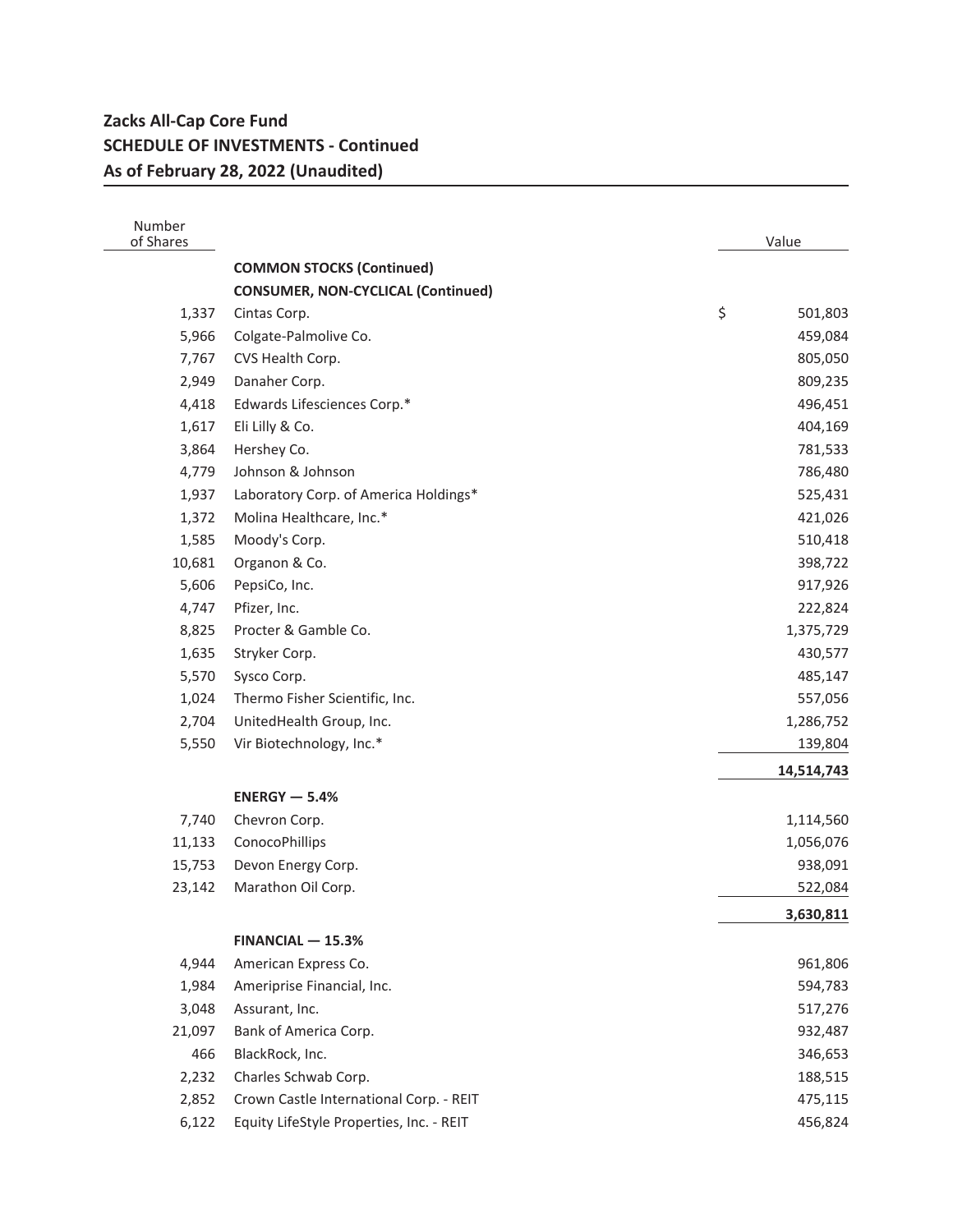## **Zacks All-Cap Core Fund SCHEDULE OF INVESTMENTS - Continued As of February 28, 2022 (Unaudited)**

| Number<br>of Shares |                                                | Value         |
|---------------------|------------------------------------------------|---------------|
|                     | <b>COMMON STOCKS (Continued)</b>               |               |
|                     | <b>FINANCIAL (Continued)</b>                   |               |
| 8,681               | Hartford Financial Services Group, Inc.        | \$<br>603,156 |
| 5,110               | JPMorgan Chase & Co.                           | 724,598       |
| 28,136              | KeyCorp                                        | 705,369       |
| 3,417               | Life Storage, Inc. - REIT                      | 432,558       |
| 5,080               | Marsh & McLennan Cos., Inc.                    | 789,483       |
| 9,265               | MetLife, Inc.                                  | 625,851       |
| 2,920               | Mid-America Apartment Communities, Inc. - REIT | 597,461       |
| 7,501               | State Street Corp.                             | 640,060       |
| 3,309               | Western Alliance Bancorp                       | 310,186       |
| 3,143               | Wintrust Financial Corp.                       | 312,288       |
|                     |                                                | 10,214,469    |
|                     | <b>INDUSTRIAL - 6.8%</b>                       |               |
| 1,414               | Boeing Co.*                                    | 290,351       |
| 3,796               | Caterpillar, Inc.                              | 712,054       |
| 1,125               | Deere & Co.                                    | 405,022       |
| 2,360               | EMCOR Group, Inc.                              | 272,674       |
| 2,600               | FedEx Corp.                                    | 577,902       |
| 3,280               | Honeywell International, Inc.                  | 622,380       |
| 4,818               | MasTec, Inc.*                                  | 379,466       |
| 4,557               | Republic Services, Inc.                        | 548,116       |
| 1,074               | Rockwell Automation, Inc.                      | 286,307       |
| 2,783               | Tetra Tech, Inc.                               | 441,857       |
|                     |                                                | 4,536,129     |
|                     | TECHNOLOGY - 22.3%                             |               |
| 2,624               | Accenture PLC - Class A <sup>1</sup>           | 829,237       |
| 6,094               | Advanced Micro Devices, Inc.*                  | 751,634       |
| 1,034               | ANSYS, Inc.*                                   | 335,212       |
| 15,329              | Apple, Inc.                                    | 2,531,125     |
| 5,372               | Applied Materials, Inc.                        | 720,922       |
| 1,526               | CACI International, Inc. - Class A*            | 426,960       |
| 2,487               | Cadence Design Systems, Inc.*                  | 376,606       |
| 2,178               | Fortinet, Inc.*                                | 750,365       |
| 1,051               | Intuit, Inc.                                   | 498,563       |
| 4,205               | Manhattan Associates, Inc.*                    | 562,124       |
| 7,695               | Microsoft Corp.                                | 2,299,189     |
| 5,629               | NVIDIA Corp.                                   | 1,372,632     |
|                     |                                                |               |